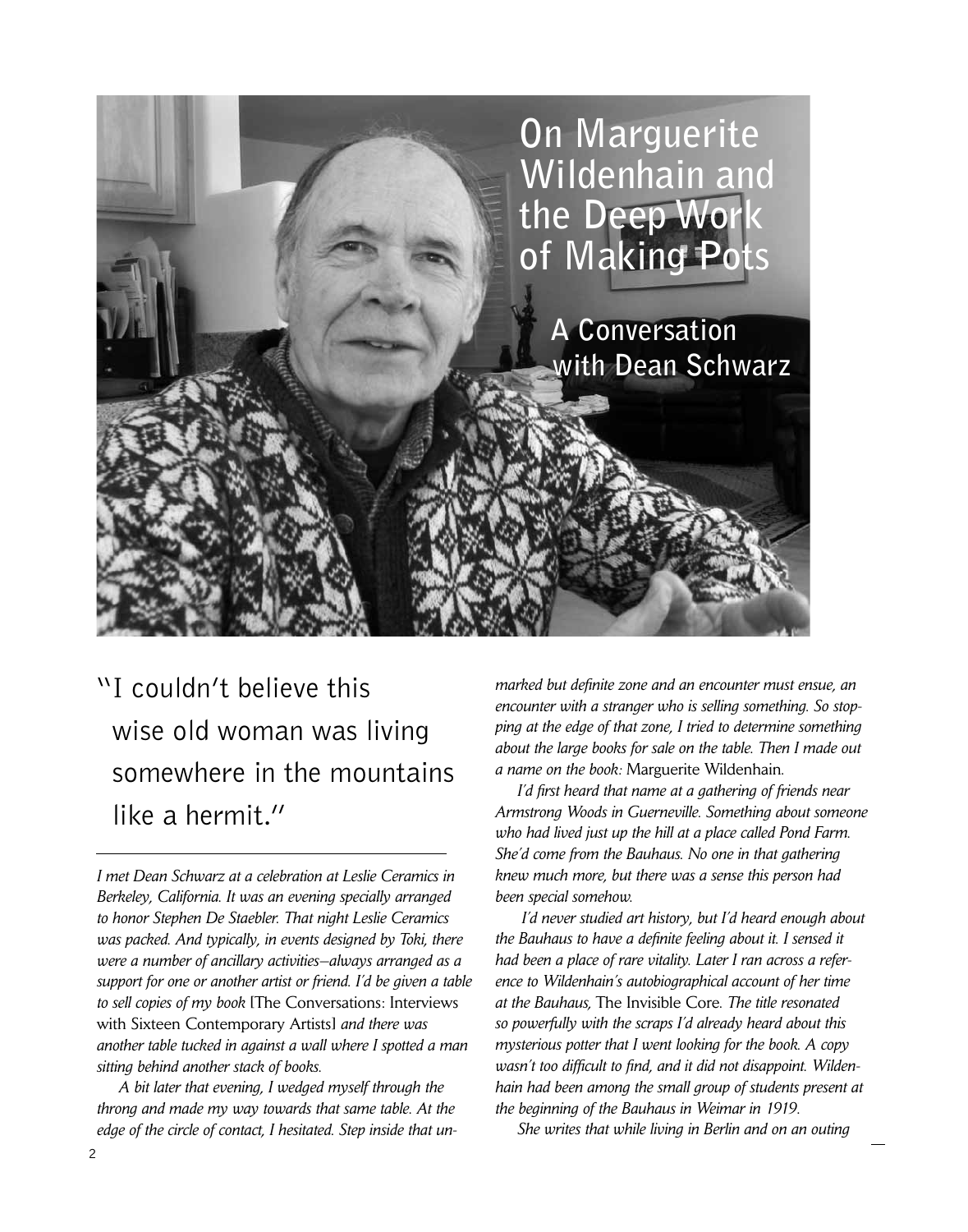"The pots we were sent on as a spirit quest to make seemed impossible to me. And if I made it, she would insist on my searching for another, immediately. The keys to our successes followed her tough, far reaching critiques. She knew how to reach down into our personalities and insist that we maintain the highest of standards. Make that pot that you have never seen before. Only that pot would belong to you. It had to come from your essence, not from anyone else's. You had to do it."

*to Weimar, she encountered Walter Gropius' proclamation declaring the aims and goals of a new school: "Art rises above all methods; in itself it cannot be taught, but the crafts certainly can be. Achitects, painters and sculptors are craftsmen in the true sense of the word: hence, a thorough training in the crafts, acquired in workshops and on experimental and practical sites, is required of all students. The artist is an exulted craftsman. In rare moments of inspiration, transcending the consciousness of his will, the grace of heaven may cause his work to blossom into art. But proficiency in a craft* 

*is essential to every artist. Let us then create a new guild of craftsman and artist which will embrace architecture and sculpture and painting in one unity…"* 

 *As Wildenhain writes, "I stood in front of that proclamation moved to the quick. I read and re-read it." It was a decisive moment in Wildenhain's life.* 

 *Gropius' ideal of a unity of design inhering at each scale in architecture from the decorative to the monumental rang with the force of possibility. So much had been destroyed in Germany during the great war. Now was the time to make an entirely new world. One in which a teapot sitting in a meeting room would be designed and made with the same attention and skill as the chairs and table in the room had been, the paintings on the wall, and the building itself. On the spot, Wildenhain committed herself to Gropius' vision.*

 *And so, by that evening of celebration at Leslie Ceramics, I had read* The Invisible Core*. By chance, I'd even met and talked with Billy Sessions, who'd gone to great lengths to put together an exhibit of Wildenhain's work at Cal State University at San Bernardino. I'd found it gratifying to learn of this in spite of the exhibit's humble environs because by then I'd come to realize that Wildenhain had been more or less forgotten. I'd begun to feel I was among the few who were aware of the echoes of rare voice that might soon die out altogether.* 

 *Seeing Wildenhain's name on the books on the table was a welcome surprise and I immediately stepped forward. A middle-aged man looked up at me with a quiet smile. It was Dean Schwarz. "Is this your book?" I asked. Unbeknownst to me, in that moment I stood about as close as is possible to get in this world to Marguerite Wildenhain. There may be a few others who can claim an intimacy on a par with Schwarz's, but not many. In a matter of minutes, I felt something intangible that made me ask him for an interview.* 

 *We met a few days later at the home of Schwarz's close friend, accomplished potter and contributor to Schwarz's book on Wildenhain, Brent Johnson.—Richard Whittaker* 

**works:** I was delighted to see your really wonderful book about Marguerite Wildenhain. I'd like to hear about your relationship with her. Would you give us a little background about that?

**Dean Schwarz:** I'd be glad to. I met her when I was in the Navy. I went to her house by bus and hitchhiking.

works: This would be in Guerneville?

**DS:** Pond Farm, yes. I couldn't find the place and a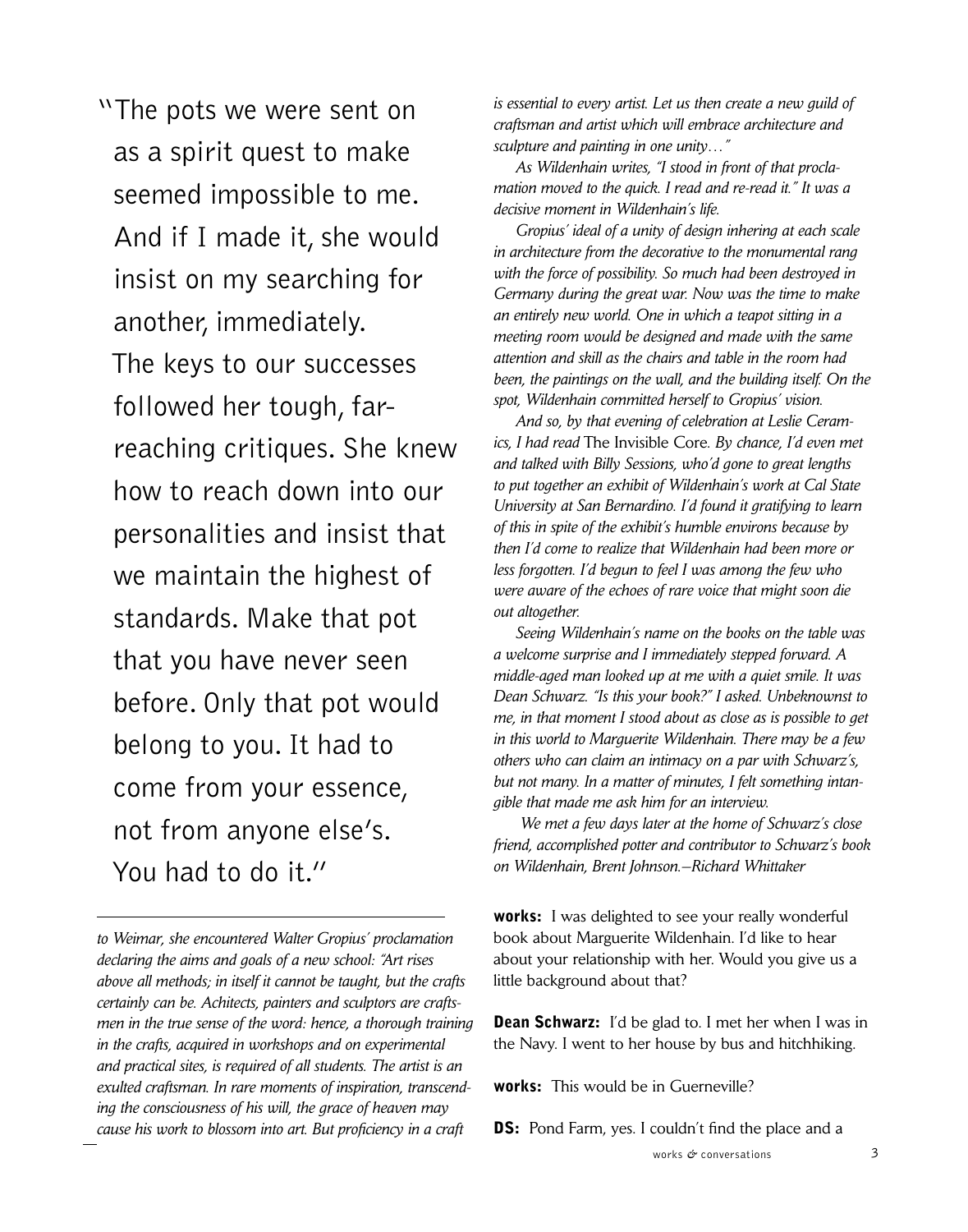very gracious man took me up there. Marguerite wasn't home when I arrived, but Gordon Herr, who started Pond Farm and went to Holland to recruit her, was there. He took me in just like I was a brother. I was in uniform—this would be in 1961—and he put me up in the Pullman, a little guestroom in Marguerite's pottery.

 The next morning I snuck quietly into her pottery studio. I didn't know that Marguerite had returned from out of town and was throwing a pot on the wheel. But when I creaked a floorboard, Marguerite was so surprised that she made a sound I never want to hear again as she tore the top off of the pot she was throwing. Then she saw that I was in my Navy uniform. I don't know what she thought, but I can imagine many possibilities including a dreadful word from her past, *Nazi*.

 During the next five minutes of what might be described as an interrogation, she grilled me about why I was there. I told her that I had finished my degree in art and that one of the things I loved the most was pottery. I wanted to meet her and buy one of her pots to give to my college for its collection.

 Then the tone of the conversation changed immensely. Apparently people hadn't been coming to her for that reason. I bought two beautiful pots from her and gave them to the University of Northern Iowa.

works: What made you want to visit her?

DS: I had read *Pottery, Form and Expression*, Marguerite's first book, and I'd read Leach's *The Potter's Book*. They were among the first books I read.

works: Really? The first books you read?

**DS:** I had read some simple books. I didn't have time to read the books I was assigned in college because I had to work at several jobs to support myself. I attended classes faithfully because I didn't have time to study and I had to learn from the lectures. I could not read well, but I was moved by the books I did stumble through.

**works:** What were you studying in college?

**DS:** I was a physical education major at Iowa State Teachers College, now called the University of Northern Iowa. I had an athletic scholarship, but everybody had to take a class called Man and Materials. It was

modeled after the Weimar Bauhaus. I dreaded taking required classes, but it was immensely good! I went into it having never had art before. And I just loved it! They assigned me to make enamel pieces, then jewelry, then pottery. I learned about Picasso. I thought, this is unbelievably exciting. He's an old man! But, he's still making interesting paintings. This type of competition, I decided, might be as great as sports, and it could last for a lifetime! It's turned out an even greater competition than sports, where someone always loses.

RW: You met art kind of by accident.

**DS:** Totally. It was like a collision! [laughs] I just couldn't believe there was anything like that!

**works:** Then somewhere along the line you read that book by Marguerite Wildenhain?

**DS:** Yes, it was the first book she wrote, and it was very inspirational! I couldn't believe this wise old woman was living somewhere in the mountains like a hermit. And now I live as a hermit at the end of a dead-end road on thirty acres of woods where two creeks meet. Sometimes I don't go out of the woods for weeks at a time.

works: You have a pottery studio?

**DS:** Yes. I started South Bear School. It's been a tremendous experience. It has permitted me to withdraw into deep focus. Now I don't accept students unless they are willing to study for at least two years. Otherwise, I'd rather concentrate on the collaboration of making pots with my sons Gunnar and Lane. We've been working together for many years. All of our six kids—three are adopted—are in art of one form or another, which as you know is not very lucrative.

works: [laughs] That's a wonderful dilemma. Art can be so rewarding, but it's not rewarding in terms of money.

**DS:** Very true. My wife teaches literature classes-African American, American Indian and Women of Color. She's a professor, and a good one, and loves her work. She writes and edits with me.

works: Is your wife a woman of color?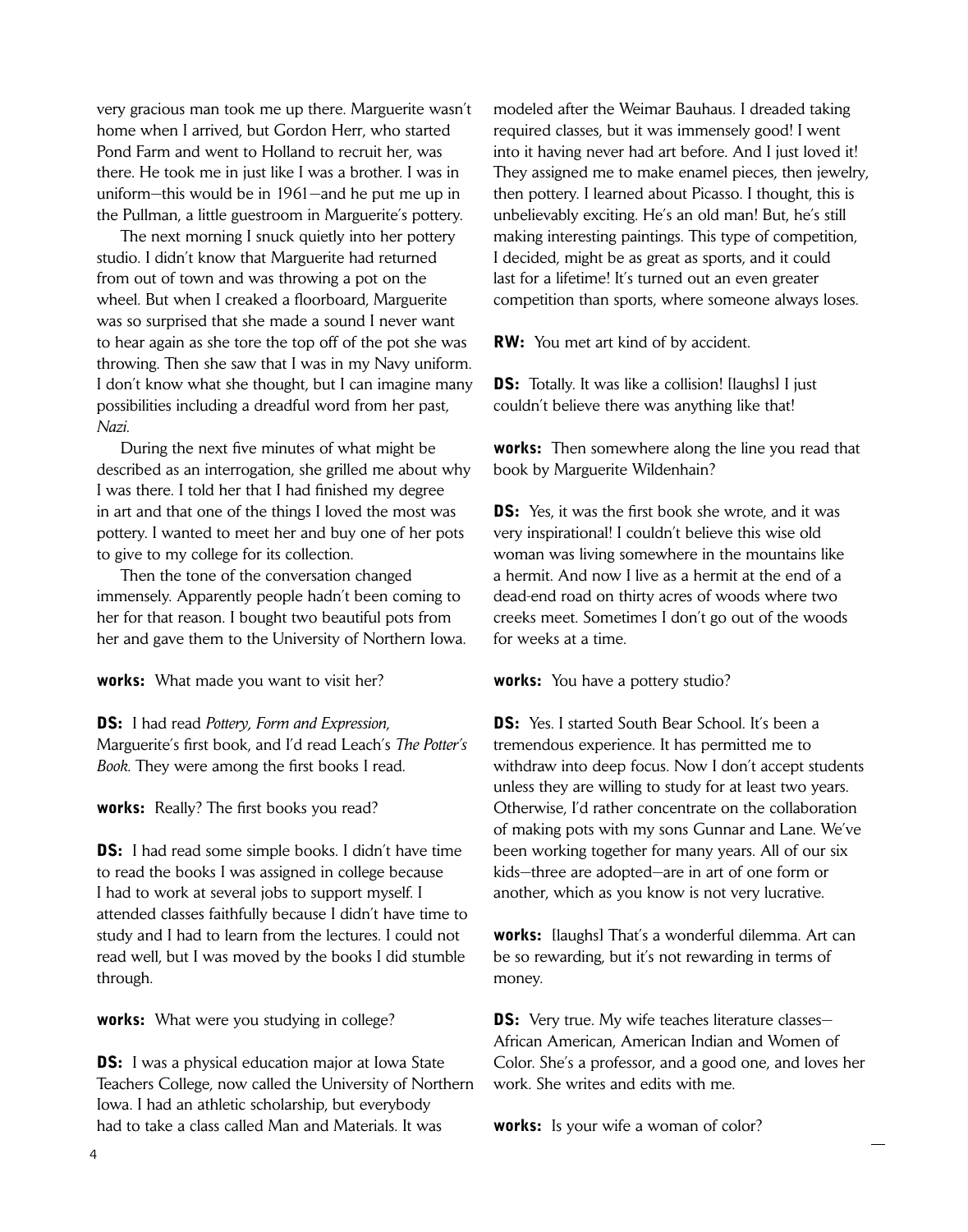

Dean Schwarz, Zimbabwa, 1996, 34" x 19"

**DS:** No. But she is a woman of color in spirit. We have one son, Jason, who is Black and two daughters, Nan and Sheela, who are Korean. I had a Fulbright grant in Korea, and we brought the daughters home with us. They had been left on the steps of a police department in baskets. I was under contract to teach a class two times a week. The rest of my work time was to be used making pots and learning as much as I could about Korean pottery. That was a luxury!

works: This was South Korea, I presume? And what brought about the Fulbright?

**DS:** Yes. I wanted to go to another country and

"The overall objective was to learn a craft through hantwerk. That's a German word meaning a way of life through craft."

wanted to have time for the deep work of making pots. The institution where we lived and worked was Keimyung College, a very hospitable home. The college had a professor of ceramics who professed. It was scholarly. Later, they hired a traditional potter from the backcountry, Kim Jong Hee. He was deeply skilled in the old Korean ways of making pots, and firing them with wood in climb-the-hill kilns.

 He built just such a beautiful reduction kiln at Keimyung College. Jong Hee's accomplishments led to a revival of traditional Korean pottery there that otherwise might have been lost forever. It was exhilarating to work with him.

works: Oh, my gosh! If you hadn't gone there and asked if there wasn't someone who knew how to throw pots, this might not have happened.

**DS:** I can't take credit for the accomplishments of Kim and the college. But I appreciate the learning experience I received and am thankful that valuable Korean pottery traditions were not lost. That could have been a national tragedy.

 One day I visited a museum with Kim Jong Hee and Kim Pok Yun, a Korean painter. The director asked if I wanted to buy a pot from their collection. *Buy a museum pot*? This amazed me. Strange thoughts went through my head. There were pots from every Korean dynasty. While I was leaving the museum, still dizzy from the pleasure of seeing the results of so many Korean pottery skills, the director asked me again, "Was there a pot you really liked?" Well, I didn't choose the one I liked the best. I pointed to a simple porcelain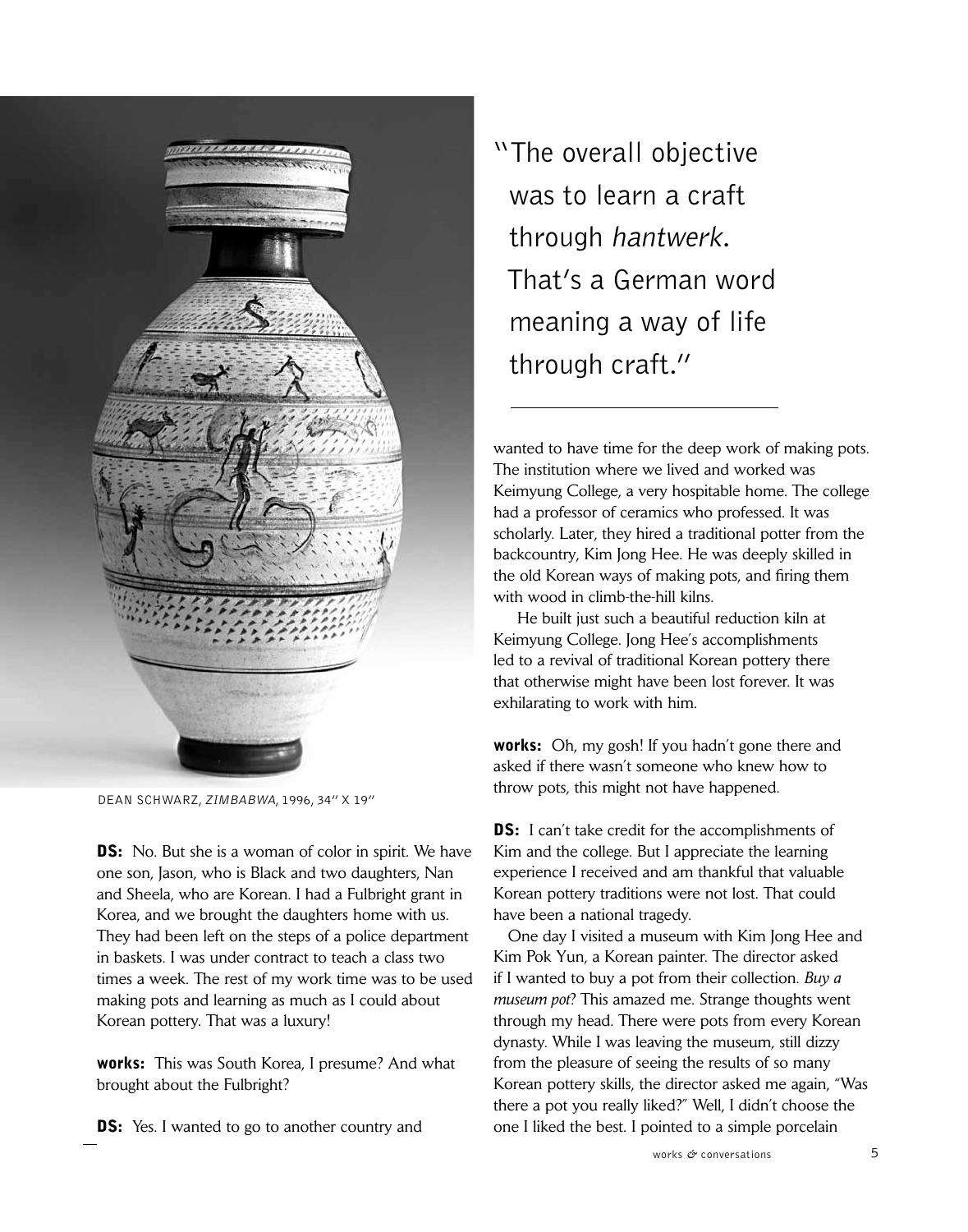

"There is a great chasm between dabbling and devoting your life to the search for improvement in your craft, your art."

Franz and Margurite at work. Former students may recognize that these masters' wheels were in the same juxtaposition as they were at pond farm.

and asked how much it cost. It was 700 won, which amounted to \$1.75. I bought it. By now, almost 40 years later, I realize that its quiet beauty and simple birthright make it one of the most beautiful pots in our family collection.

 I remember sitting on a characteristically heated *ondal* floor, in the warmth of Korean hospitality, conversing with three potters from the ubiquitous Korean family name, Kim, my stomach filled with a generosity of kimchi, pulkogi, steamed rice and other indigenous foods. I handed the newly acquired bowl to Kim Jong Hee's son. Slowly and quietly he examined it for several delicate minutes. What the sensitive young Korean potter was discovering, a Westerner might never know. "This pot makes me think of my mother," he said. That gave me another insight into respecting a pot!

works: It sounds like you had a really rewarding experience in Korea.

**DS:** I did. I've also participated in some archeological excavations in Panama that were very rewarding. The ancient people there lived in small city-states, spaced about twenty-five to fifty miles apart. It is amazing how many pottery characteristics can be recognized between the states and individuals within the states. We were able to identify several of one woman's pots in what might have been a family burial. In other graves we discovered a single pot or two from the same potter, probably a friend of that family, we concluded. Imagine the wealth of pottery today if our culture was as interested in pottery. I also lived in a kibbutz in Israel where I was a pottery restorer. Repairing those pots gave me time to get to know them very well, but there's still a lot to be learned.

**works:** Let's stay with Panama for a minute.

**DS:** I was there for five excavations in the sixties.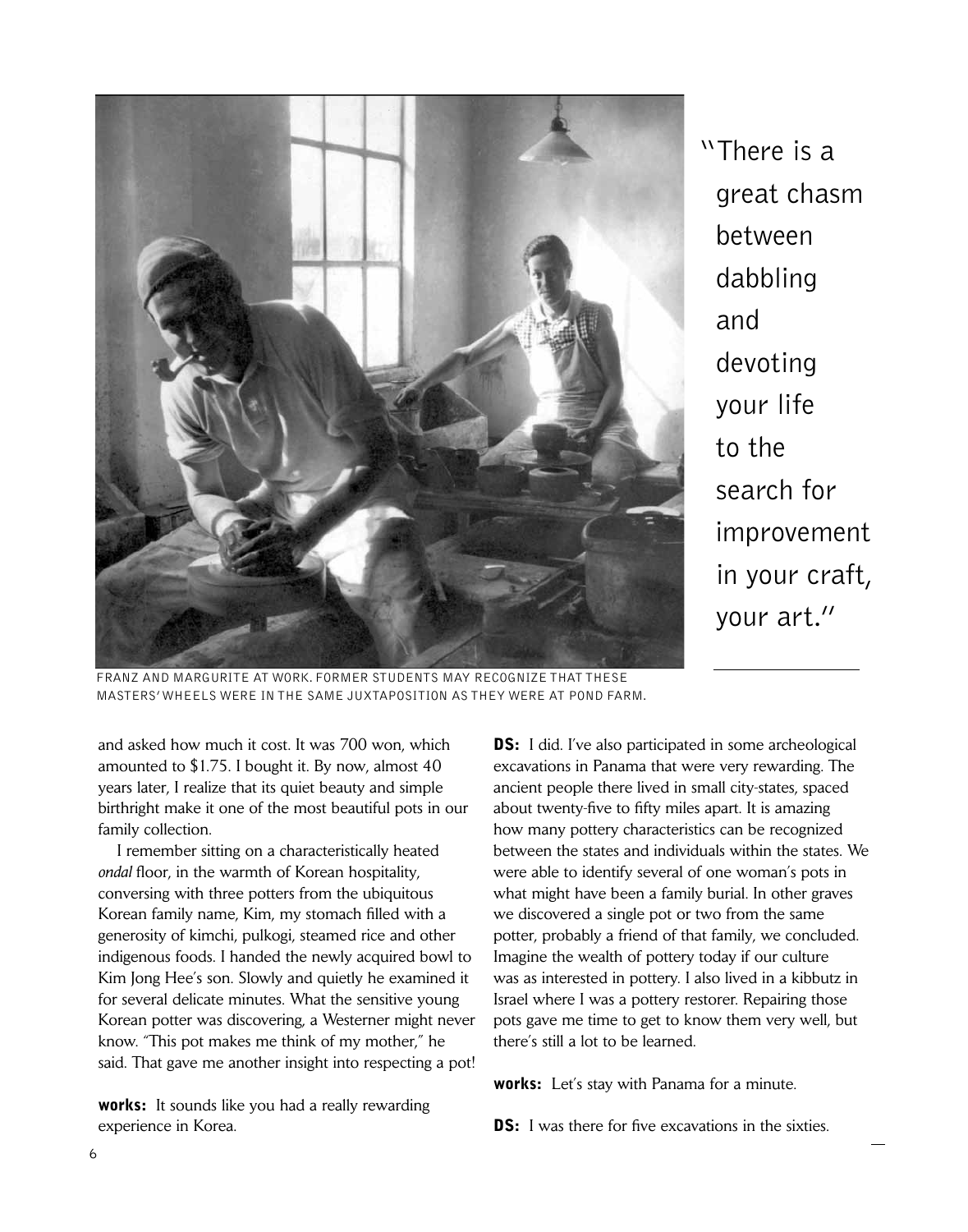**works:** You must have dusted off these pots and looked at them very carefully. Did you get any sense of connection with the people who made them through such an intimate connection with these pots?

**DS:** Yes! Recognizing the artistic skills of a woman who has been dead for centuries is very exciting. The women of Panama created numerous imaginative pottery cultures. They enriched the Parita, Cocle, and Chiriqui cultures—all within a few miles of each other.

works: I talked with a woman who restores ancient textiles, Joyce Hulbert. She said sometimes, working with a piece, she actually gets a sense of the person who made it. She calls it "material knowledge." Does this make any sense to you?

**DS:** I would like to meet and learn from her. Marguerite Wildenhain was also very interested in trying to learn from ancient pots. She traveled widely. What she learned she applied to her own pots without copying. The essence of the "material knowledge" you mention is obvious in her pots after her trips to places like Persia and Central and South America. She liked it when she was mistaken for one of the Indians who was a descendant of the potters she was studying.

 For me, Marguerite Wildenhain, in making this set here [picks up a piece of porcelain slipcast ware she created in collaboration with Royal Berlin Porcelain], went to a high degree of materiality. Materiality is the essence of the material one uses, but it is not the form. She used metal and wooden ribs to compress the clay of her wheel-thrown pots. By contrast Peter Voulkos dumped large amounts of water on his pots while throwing. By looking at the pots one can see that the material speaks for itself within the creativity of the potter. The Wildenhain pots are thin walled and tight surfaced. The Voulkos pots are thick and juicy.

**works:** You're using Marguerite at one end of the spectrum and Pete Voulkos at the other end?

**DS:** Yes and no. Both were interested in materiality. One liked the watery end of the character of making pots, the other preferred the dry end. One liked thickwalled pots, the other liked thin walls.

 As you probably know, Pete's pottery teacher was Frances Senska, one of Marguerite's students. I admire the work of both potters.

 This porcelain pot, [picking it up] unadorned and pure white, was very radical when it was produced by Marguerite in about 1930. She hasn't gotten credit for this and she deserves it. Most of the porcelain pots that had been made since the 1700s were made for the bourgeoisie and were covered with painted flowers and flowery landscapes.

 In Europe these pieces by Marguerite were recognized as being unique from the time they were first produced, and now they are beginning to be accepted here as the masterpieces they are.

 At the other end of creation one sees the looseness of Voulkos' "stacks," as he called them. She was like a French princess, and Voulkos was not a Greek prince he called the people who worked with him gorillas. That's quite a polarization. They were very different teachers, too.

 Once, I asked Pete, "Do you like your students here at Berkeley?"

"No!"

I said, "Why?"

"They're overqualified!"

 I said, "What? Over qualified? Aren't these the best students in the world!"

 He grunted, "Hah!" and said, "My best students are in San Quentin, where I teach on Saturday mornings!"

 So we see two brilliant artists, each a master of form, using polarizations of materiality to express themselves through the fabric of their times.

works: Are you saying something like this, that if one is to experience the clay in its pure materialityness, that this itself is just an extraordinary experience?

**DS:** Absolutely!

works: And mostly, we don't experience materiality.

**DS:** That's true. We pass over it. At the Bauhaus they had two masters. One was the old world potter, Max Krehan. His work was what the Germans called farmerart, which was not considered to be a derogatory term. Marguerite had great respect for Krehan's old convention and the tradition he built with Gerhard Marcks! She passed both aspects along to her students and required them to add an individual creativity of their own times. The other master, Gerhard Marcks, was a sculpture master. I was lucky to have been introduced to him by Marguerite. We hit it off. I called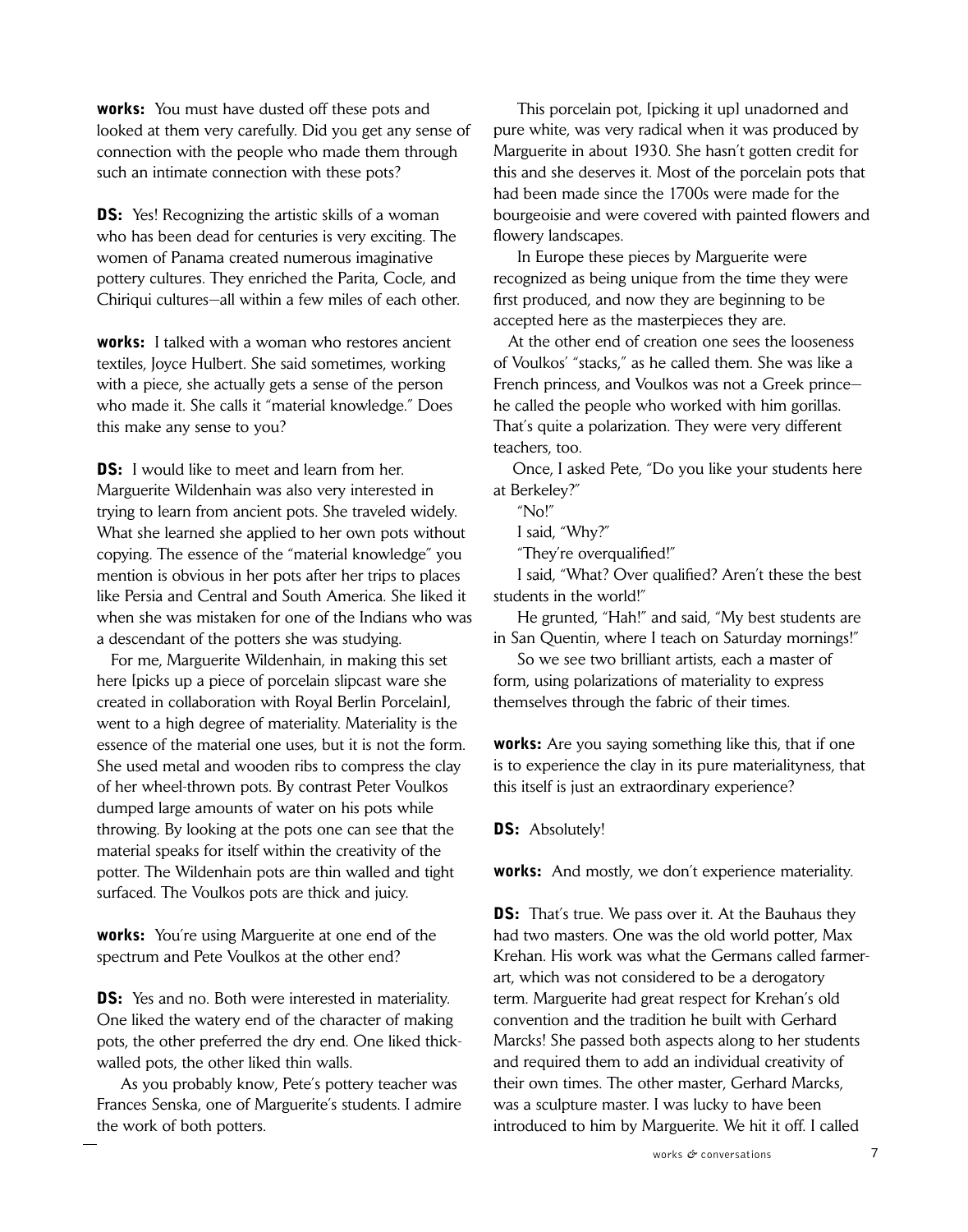him grandfather. He was very generous to me. These two masters worked very well together. All aspects of making pottery were involved. Certainly materiality was important.

 When Gropius created the Bauhaus, he assigned two masters to each workshop, bringing new ideas to the school. An aspect of the Gropius philosophy was that artists should not copy from the classic, Gothic or any other previous culture. Artists' work must be from their own time. Marguerite achieved that, and so did Pete.

works: Marguerite was an early student at the Bauhaus, wasn't she?

**DS:** She was the first to sign up in the pottery workshop. That was in 1919, in Weimar.

works: I think of the Bauhaus as being sort of revolutionary. Maybe you could describe it.

**DS:** The Weimar Bauhaus was probably the first art school whose objective was to have an equal number of men and women in the classes. And there were the two masters in each studio. Another objective was to have a quarter of the master-teachers from foreign countries. Two of Marguerite's teachers, Itten, and Feininger were among them. Classes were very small. American professors of that time were shocked to know just how small the classes were. At times both Marcks and Feininger had no students at all, in a normal sense of teaching—they only had to work on their own art with the door open so the students could observe them. One of the objectives of the Bauhaus school was to end the stagnation of the art academies of those times. It was, indeed, a revolutionary school.

works: They lived together, right?

**DS:** Pretty much so. But first, I must add that the original Bauhaus pottery was a failure. Soon it was moved to the little town of Dornburg where it enjoyed a great success. In Dornburg the students lived and worked in a former horse stable of a duke, and they had gardens. They raised and cooked their own food.

works: They probably didn't have specific classes like Pottery 101, say.

**DS:** No, but they did have to take, and pass, a

"Gropius was the one who said that the exalted craftsman was an artist. This should have been the end of museums that divided art and craft."

preliminary class before being accepted into the pottery workshop. Then they had to commit themselves to a lengthy focus of work.

**works:** So at the Bauhaus, there was a grounding in the old apprentice system, right?

**DS:** Right. It was a long and focused period of study. The Krehan family legacy goes back to 1688. From that convention the foundation was formed. Marcks was the leader in establishing art and tradition. Gropius was the one who said that the exalted craftsman was an artist. This should have been the end of museums that divided art and craft.

works: How would you state that philosophy?

**DS:** In Itten's introductory class, the students were exposed to all kinds of arguments and experimentation. The whole school was an experiment. For instance the students learned the basis of the disagreements between Itten and Gropius. These arguments were like those discussed in the agora of ancient Greece where Socrates and Plato challenged each other. An example of an assignment in this class was a Jackson Pollock-like project (this was done back in 1920!) The students were asked to put their pencil on paper and then respond to expressive words that were offered by Itten. The results were total abstractions expressed in wide and narrow, light and dark, jagged and smooth lines. If the terminology had been invented before Jackson Pollock's time, it might have been called abstract expressionism.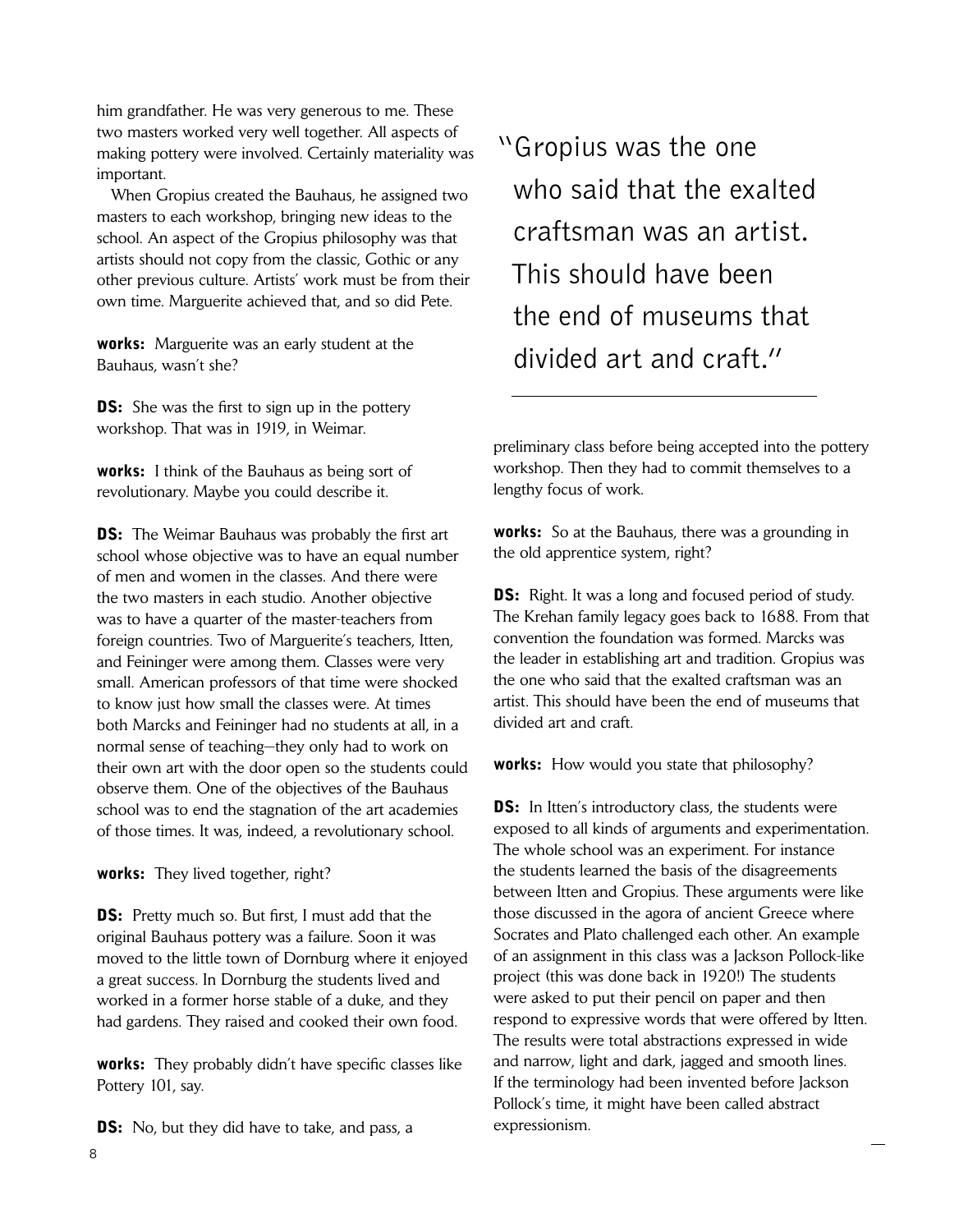

at Pond Farm with the class of 1956. photo courtesy of harriet thompson and Luther college archives.

 Then the students who passed the introductory class moved on to workshops in the mediums of their choice. In Marguerite's case that was the pottery studio where the class included Otto Lindig, Theodor Bogler, Else Mögelin, Lydia Foucar and Johannes Driesch. It was taught by Max Krehan. He taught the students how to make the ABCs of pottery forms like the cylinder, flowerpot, bowl, plate, coffee pot, and tureen. When the basic alphabet had been learned, the students would throw rows of thirty of each and these would be sold to support the workshop. Then a group critique was given by Krehan and Gerhard Marcks.

 The first thing to be discussed was that the variation of the pots presented was large. Each master, in turn, proceeded to talk about a student's pots, starting at the brim and proceeding to the bottom of the foot of each one, without missing a detail, positive and negative. The masters did this honestly! To some it felt too honest. The masters then examined the functional characteristics of the pots. Did the spout drip? Was the handiness of the handle functional? Was the foot pleasantly proportional in its balancing capacity?

 Then the masters asked the students to pick out three of their best pitchers and make ten variations on each. The pots that were presented for the next critique were very personal. This philosophy of learning to make pots quickly and to move on to new variations was never ending. It fostered *hantwerk*.

**works:** How long were you with Marguerite?

**DS:** I spent two summers with her at Pond Farm as a student of pottery. In 1967 she permitted me to teach with her so that I could become a better teacher. After that I helped her arrange some of her college, university and museum tours and exhibitions. I was also a publisher and a business partner for one of her books, …*That We Look and See: An Admirer Looks at the Indians*. So, I knew her from 1961 until her death in 1985. It was a short and also a long time. Twenty-eight years. It feels like I am still with her.

 Whenever we met I asked for, and received, her critiques of my pottery, my painting and my life. Some of the critiques I did not ask for. Her toughest critiques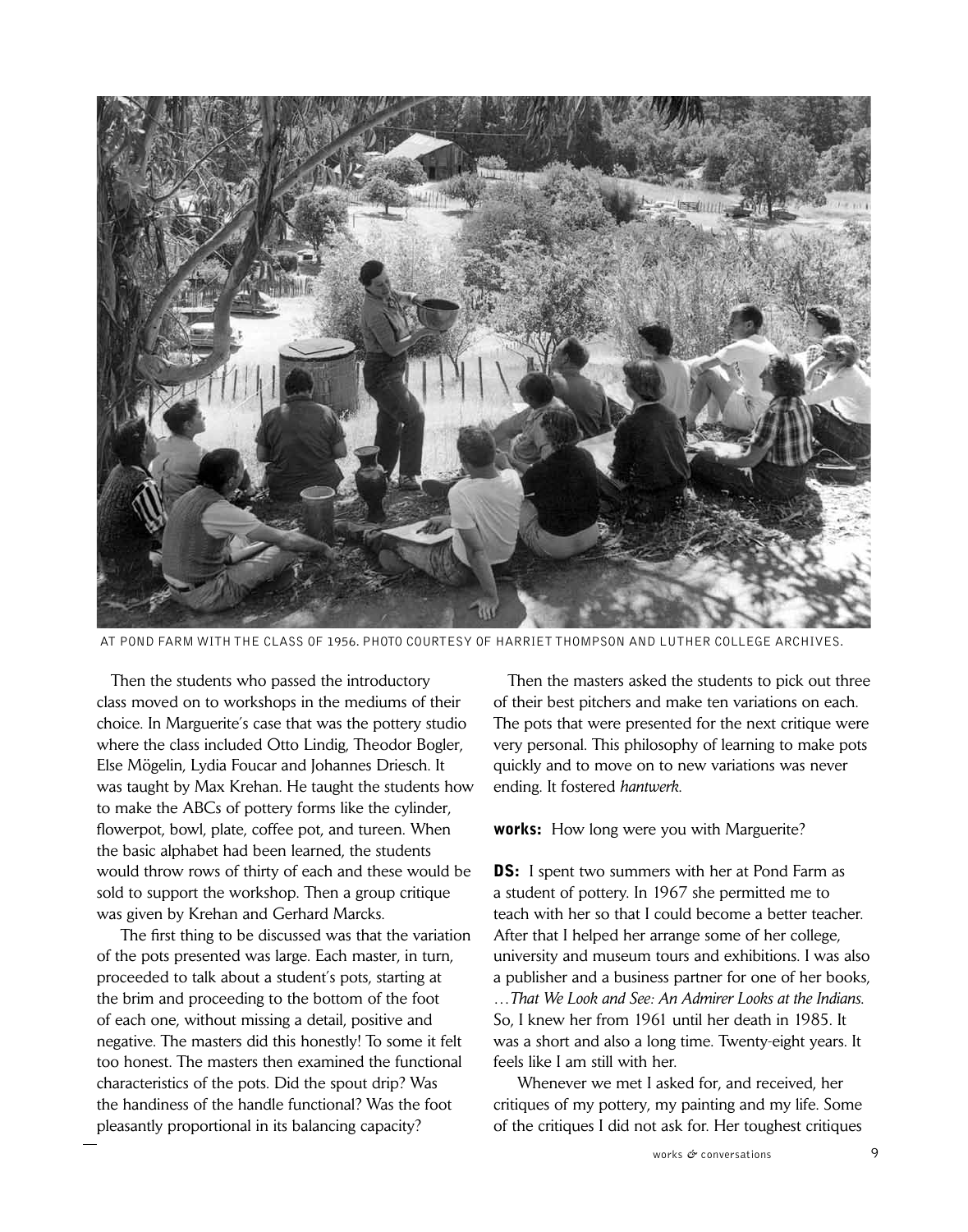

Dean and Gunnar Schwarz, Century Farm: Will you mend the fences my father made? 32" x 18." Collection of the adamah clay studios. Photo don hunt.

were given when I was teaching with her in 1967. I learned a lot about teaching then. She challenged me in ways that helped me overcome my ignorance and my shortcomings in reading. Now I read as often as I get time. Philosophy became one of my leading interests. So we grew closer and closer. She was another mother for me.

works: Who is Marguerite Wildenhain in the world of pottery, do you think?

**DS:** She is obviously one of the greatest potters! She

"I knew her from 1961 until her death in 1985. It was a short and also a long time. Twenty-eight years. It feels like I am still with her. Whenever we met I asked for, and received, her critiques of my pottery, my painting and my life."

had skills in all kinds of ways. She was clearly not narrow-minded!

works: My impression of her is that she's a remarkable figure and one who isn't so well known today. What could she tell us today? What could she give?

**DS:** She was fluent in five languages and understood even more. Although she is thought of as being German, her spirit and birthright were French. She traveled widely. She had been a 100-meter-dash champion in high school. She was also an active member of the American Crafts Council where she served on its board. She knew the history of many cultures and knew the students and the teachers of the Bauhaus. She was always willing to correct and add details about their achievements and weaknesses. Many American professors went to Germany during the show in 1923. Their reactions were often ones of astonishment and ignorance, often nearly destroying the integrity of the administration of ideas they could have used for tools of teaching in this country. "Now let me understand, you only have two students in your workshop and you have two teachers? How can that be? How does this work out? How can you have an average of four to six students in the average class?" So that puzzled the American teachers and initiated questions for their administrations at home.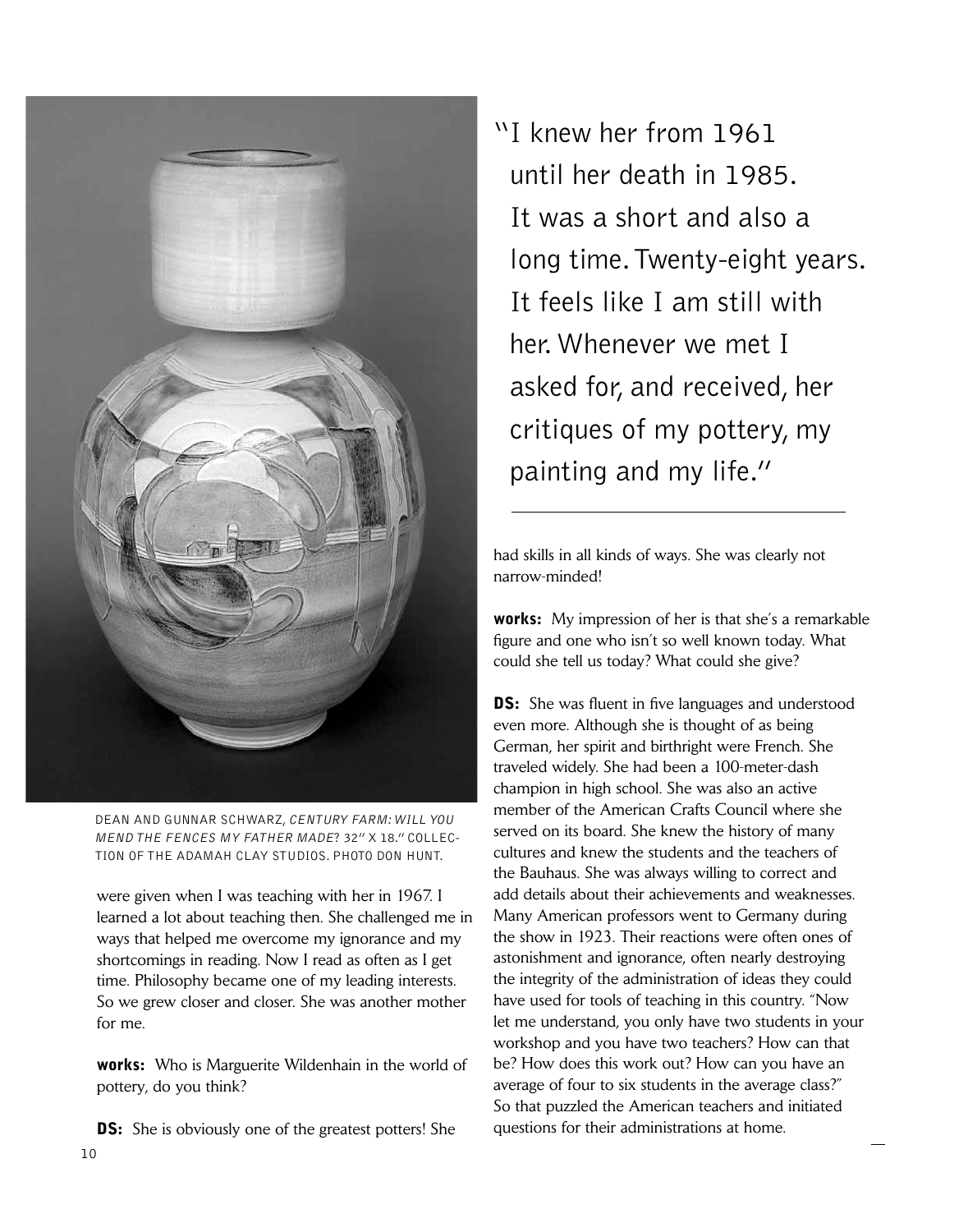

Artist-in-residence Josiah Tiou and teacher Dean Schwarz, South Bear School, Highlandville, Ia, 1973.

 Marguerite was also an outstanding lecturer who presented pottery demonstrations and read from her books and essays at many universities and museums. One of her topics was Harvard professors should be teaching elementary schools, and elementary school teachers should be teaching PhD candidates. She was right, of course.

works: More important that children should be started off on the right foot, then.

**DS:** Absolutely! And all the way through, since she was at the California College of—what's the name?

works: It was CCAC—California College of Arts and Crafts, back then—which I noticed she referred to as the "College of Farts and Craps." So she wasn't too happy teaching there.

**DS:** Ha! Her escape from there appears to have been

a success. But the school is not how it used to be. Marguerite's opening at the nearby Oakland Museum of Art was exciting to attend. Voulkos came. Wayne Reynolds, who is a Pond Farmer, asked him to come, and it was good.

works: Did Voulkos and Wildenhain know each other?

**DS:** Yes. Marguerite appreciated his work when he was young and his craftsmanship showed that he could throw very well.

works: Were they on good terms?

**DS:** It appeared to me, except for cronyism. When I was at parties with Pete in his studio, and we were talking together one-on-one, he talked openly and sincerely about her. But, if one of his cronies appeared, he bad-mouthed Marguerite. But Marguerite had an equally difficult problem. She couldn't make a critical leap of faith. She had asked us to make a pot that she'd never seen before. Voulkos made that pot, and she didn't like it!

 It's curious to note that at workshops Pete presented and I attended, he talked about Marguerite negatively when he was around the people who wedged his clay for him. He called them his "gorillas." Sometimes he'd be throwing pots without a shirt on but wearing a lot of sweat, or he'd wear a Mickey Mouse hat with unusually large ears! He also appeared once after a two-hour break with a can of beer in each of his hands. He was a great showman!

 Few knew that Pete's craftsman's skills were first learned through his teacher Frances Senska, who was a student of Marguerite Wildenhain's, whose teachers were Max Krehan and Gerhard Marcks.

works: What are the most valuable, the most important things that you learned from her?

DS: In her book, *Pottery Form and Expression,* she inscribed, "Have the courage to make pots." That's been significant to me.

**works:** Would you say more about that?

**DS:** There is a great chasm between dabbling and devoting your life to the search for improvement in your craft, your art. I sometimes felt like I was one of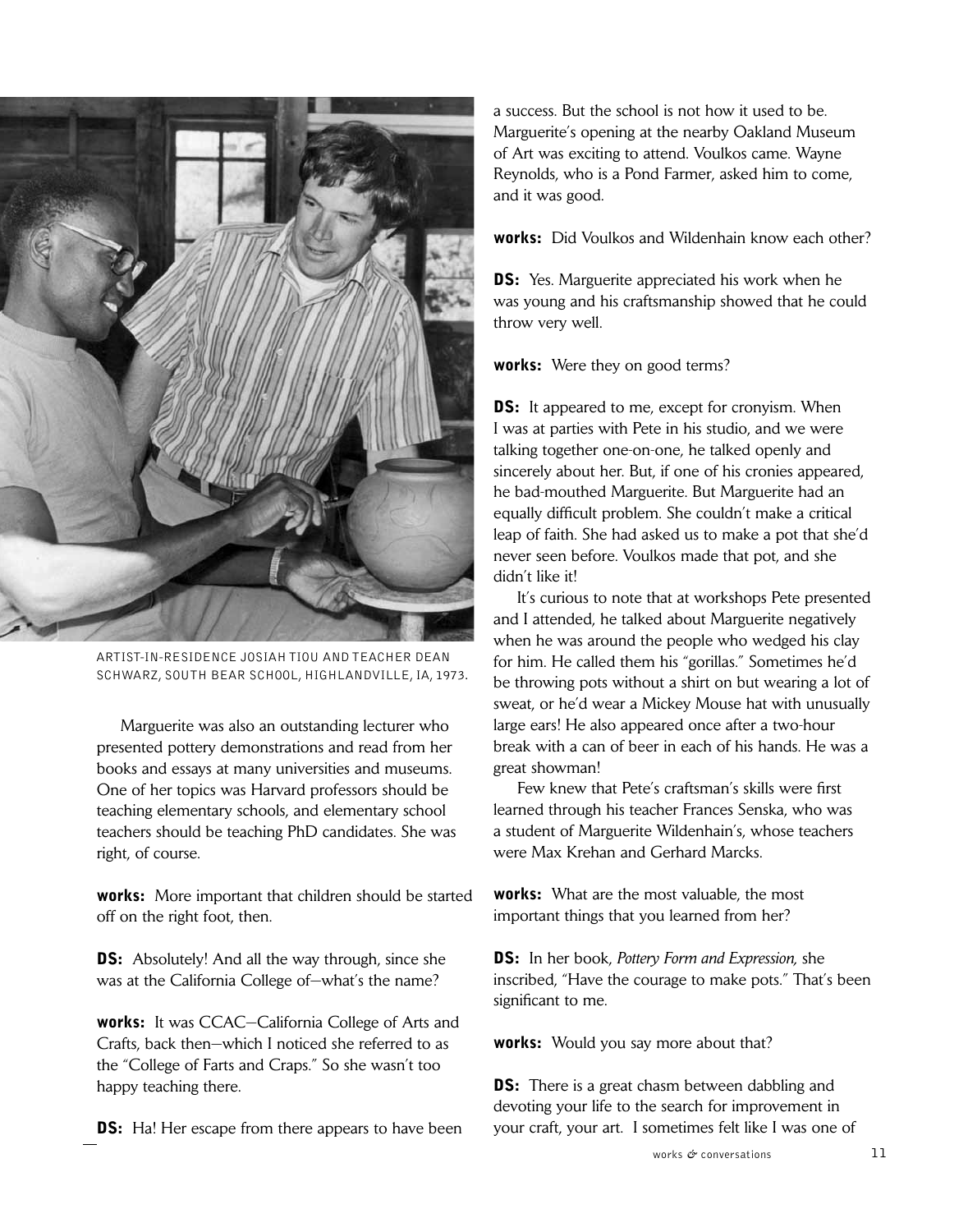

Marguerite Wildenhain at her Pond Farm studio with a day's pots drying in the sun.

her pots. My life was being changed and challenged through many critiques.

works: Character was an essential thing.

**DS:** Yes. I guess building that is a big part of what a teacher has to do.

works: There's a quote in your book. She says the hardest things in her life were the things that gave her the most. What a transformative way to look at things!

**DS:** Perhaps the events she was talking about were political. Like the times the Nazis forced her to move from place to place in Europe and eventually to the United States. Another event that she may have cited was the death of her master, Max Krehan. Certainly the writing of that circumstance was beautifully done. By the end of the diary she wrote about that event, she gained her strength and became even stronger than she was before.

 Now many of her students understand the magnitude of her commitment to her craft, and that makes us stronger, too. I feel more than a little nervous about predicting what Marguerite would say, so I am at risk in saying that she challenged us to take spirit quests within ourselves. But I am nevertheless glad that I took chances too, and I am thankful for what I have discovered.

 When I was at Pond Farm, as a teacher, she made me stand and lean over the student's potter's wheel when I gave my demonstrations, just like she did instead of the normal way of making pots sitting down on the wheel. She was shorter than me, so I could see how hard that was for her. During a tea pot demo, I had to make the body, the spout and the lid of the tea pot while she stood behind me and was critical. This was hard but it was nothing compared to the tribulations she had to encounter as a student and a teacher.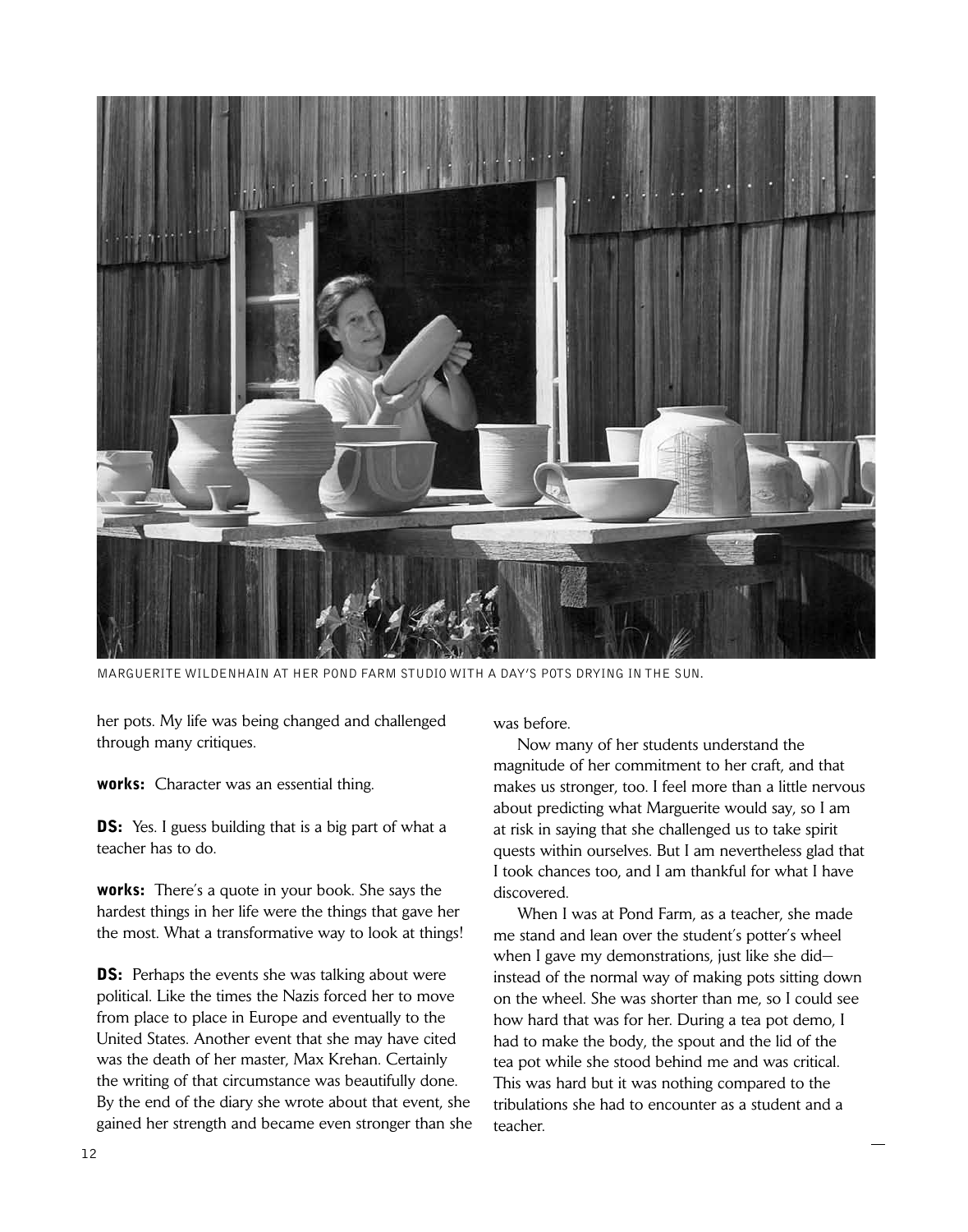"In this country there's the terrible misunderstanding of what it means to get a PhD. I know professors who think the PhD is the end of their journey. It should be the beginning. Marguerite became a master potter by passing a Pottery Guild test. But she continued her journey, too."

works: Say a little more, then.

**DS:** She was interested in cultures. She was very broad minded. She had the highest regard for me, and the students we shared. The dearest thing she did was to call me and my students from Luther College and South Bear School "the Iowa boys." Some of us were not boys and some were not from Iowa. When I interviewed one of her nephews, he said something like, "What would I know about family? You're closer family members than I am." She referred to her students as her family. All this was inaccurate but a generosity of family perception.

works: So is there something to be learned around doing a craft to the very utmost of one's ability? She said, "Have the courage to make a pot." I wanted you to open that up.

**DS:** The pots we were sent on as a spirit quest to make seemed impossible to me. And if I made it, she would insist on my searching for another, immediately. The keys to our successes followed her tough, farreaching critiques. She knew how to reach down into

our personalities and insist that we maintain the highest of standards. Make that pot that you have never seen before. Only that pot would belong to you. It had to come from your essence, not from anyone else's. You had to do it.

 I think that's one of the things she loved about those Peruvian pots. She often visited Central and South America. She spoke Spanish and she looked like some of the Indians there. She admired their simple agriculture, their frugality and their understanding of clay.

works: In other words, a conservationist?

**DS:** Yes, living off the land was important to her, growing her own food, buying very little. One year, at our morning break, she told us that her clothing budget was twenty-five dollars a year. She often pointed out that at the Bauhaus, she had to learn single-entry bookkeeping, she had to learn how to prepare an income tax report. All aspects of life and craft had to be learned.

works: It was a way of life.

**DS:** *Hantwerk*! It was a way of life and it came out of a long study. It was so German. It's something that's hard to explain. My father called his gloves "handshoes." I didn't know if it was German or just a Frank Schwarz creation. So when I went to Germany the first time, I went into a department store and asked for "handshoes." The salesman knew exactly what I needed. He looked at my hands and knew the size. In the German stores, the sales people seem to know what you want. They put their knowledge to work.

works: I understand that there was a time, and this may still exist in many traditional societies, where every kind of work was approached from what we would describe as a calling. People did the work they were called to do, and the whole culture helped people to find their places in that sense.

DS: Reading Wilhelm Meister's *Journeyman Years* by Goethe, describes a situation like the type you describe. I hope that there are many cultures that practice a cultural strength like that. It has been a part of the German guilds. When an apprenticeship like Wilhelm Meister's ended, the journeyman started a new journey.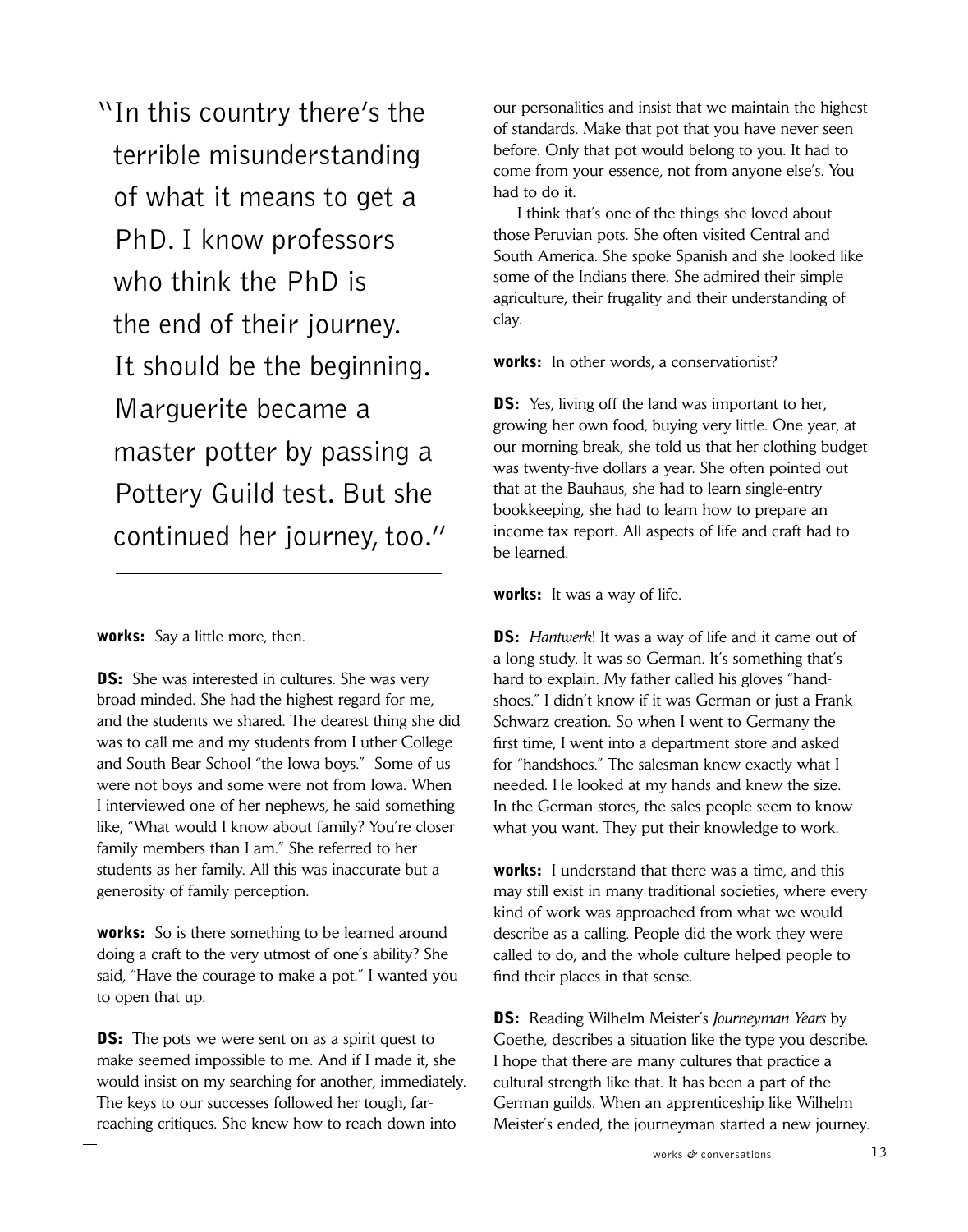works: You know, I've never made that connection. That is a beautiful thought. To become a journeyman would mean, now I begin my journey.

**DS:** That's right. And on that journey it was your responsibility to find, and study with, craftsmen who were not from your convention, your training. This might eventually lead you to become a master. In this country there's the terrible misunderstanding of what it means to get a PhD. I know professors who think the PhD is the end of their journey. It should be the beginning. Marguerite became a master potter by passing a Pottery Guild test. But she continued her journey, too.

**works:** So would you say she embodied this in herself?

**DS:** Oh, she never stepped out of the hard work and courage of her convictions, her craft and her *hantwerk*. She maintained her life within her craft.

works: Would you say she paid a price in terms of what we ordinarily want out of life? Money, etc.

**DS:** Her craft paid her enough to live on. But, when one of Marguerite's books was not selling as well as she'd hoped, Wayne Reynolds, one of her closest students, teased her by saying something like, "Well, Marguerite, maybe you haven't been going to the right cocktail parties."

**works:** What would Marguerite say to that?

**DS:** Oh, she would have laughed, and jockeyed the conversation back to what she wanted to discuss.

works: Well, you said you started reading books and I'm guessing you must have read *The Unknown Craftsman*.

DS: Yes.

works: Are you moved by that?

**DS:** Yes I am. I enjoyed the photos of the pots, and the beauty of the usage of old religious quotes from the Eastern world. It drew my attention into a world I had never entered. Hamada and Leach both wrote introductions for that book and, because of that, I later visited both of their studios. Both of these potters became very famous.

works: The thing that stays with me is Yanagi's celebration of this anonymous production pottery in the Sung Dynasty. He felt some of these pots were examples of a selfless mastery, no ego in them at all. Something essential was made visible for those with the eyes to see it. Does that correspond at all to what you recall?

**DS:** Yes, when I read that book, it touched me, just as it does when you mention it now. I think that many of the old world potters in Germany had the same qualities and feelings. I picture two men loading a wagon filled with straw: One was handing pots up to his brother to pack. When the wagon was full, the men instructed the women to keep going door to door to sell the pots. Then while the men made more pots, off went the women to sell the pots in the wagon. As the day grew longer, prices for the pots that weren't yet sold went lower and lower, until they were finally sold or given away. These pots cannot be found today. Where are the Max Krehan pots and those of his ancestors whose names we know back to 1688?

works: Would you say more?

**DS:** I have never thought highly of production pottery. I'm interested in making one-of-a-kind pottery. Yanagi was a philosophical promoter, a champion of his profession. He was also a very fine writer. But he was not a potter. When he supported the sale of unsigned pots that were put into well-crafted boxes that the potter signed, I lost my understanding.

works: I didn't know about this.

**DS:** Marguerite and Leach and Hamada and Yanagi were traveling together as a part of a pottery lecture series. One of the students jumped up after a talk, and asked, "Mr. Leach, who is the world's greatest potter?" Leach said, "Hamada, of course!" Later someone asked Hamada, "Who is the greatest potter in the world?" Before Hamada could answer, Marguerite jumped up and laughed, "Why, Mr. Leach, of course!"

works: Speaking of such high levels of craft, is there a